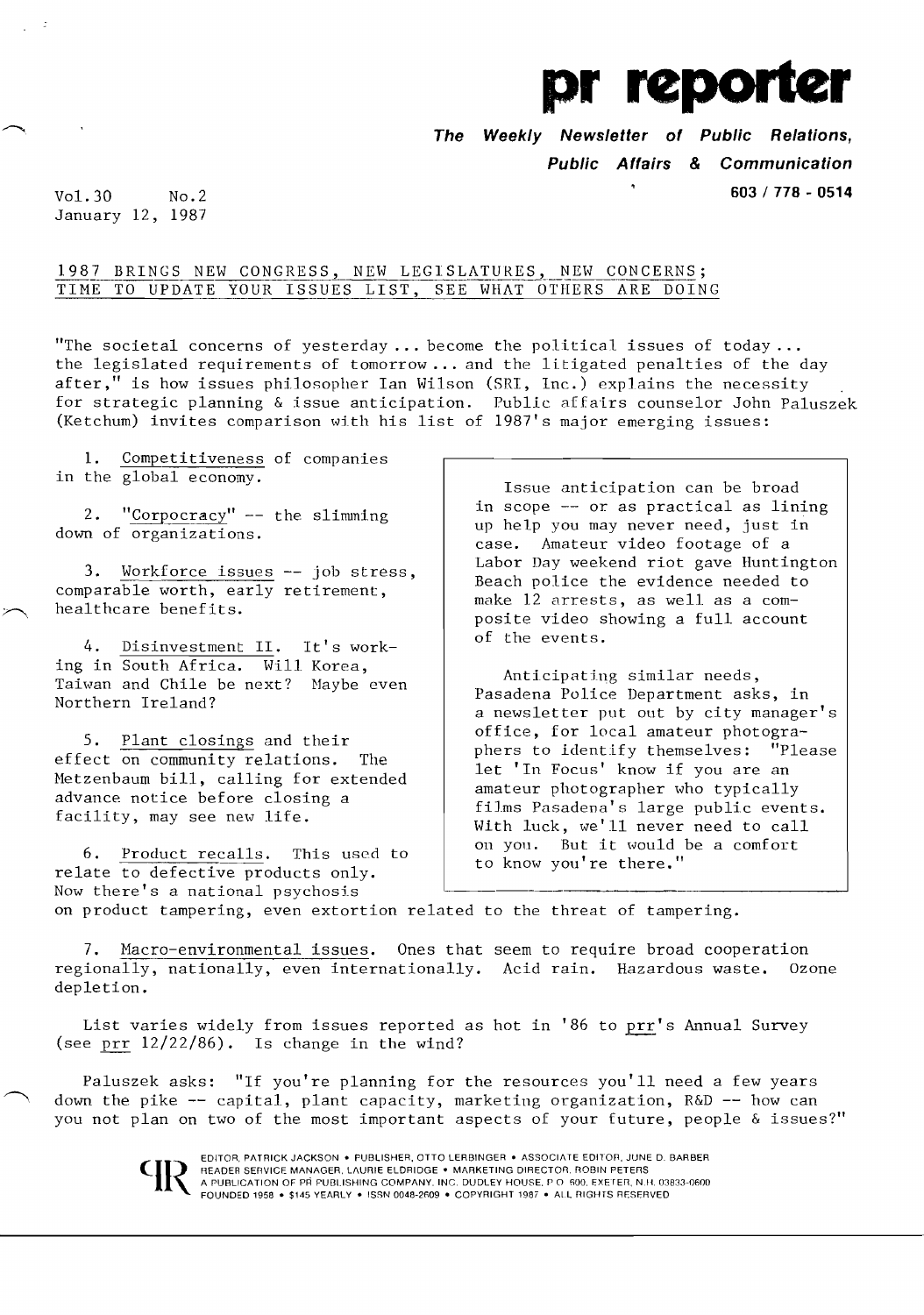WHAT ARE ORGANIZATIONS DOING<br>TO DEAL WITH SOCIETAL ISSUES? THE presented its "Social Report" -- analyzi TO. DEAL WITH SOCIETAL ISSUES?<br>INSURANCE INDUSTRY GIVES 14TH REPORT what life & health carriers are actually what life  $\&$  health carriers are actually doing to mitigate social concerns. It's doing to mitigate social concerns.

the first & still the "only of its kind" & therefore a benchmark.

| $All-time high of$     |                                      |       |                        |     |     |     |                          |
|------------------------|--------------------------------------|-------|------------------------|-----|-----|-----|--------------------------|
| 416 companies par-     | COMMUNITY PROJECTS BY REGION -- 1985 |       |                        |     |     |     |                          |
| ticipated $--$ 74 more |                                      |       |                        |     |     |     |                          |
| than last year.        | Types of Projects                    | Total | NE                     | NC  | S   | W   | Can                      |
| Dollar donations,      |                                      |       |                        |     |     |     |                          |
| employee involvement,  | Arts & Cultural                      | 82%   | 85%                    | 83% | 86% | 47% | 88%                      |
| corporate social       | Student & School                     | 79    | 85                     | 73  | 88  | 73  | 63                       |
| policies & in-kind     | Youth                                | 75    | 75                     | 76  | 76  | 60  | 100                      |
| gifts are included.    | Local Health                         | 74    | 90                     | 72  | 69  | 40  | 100                      |
| Report also records    | Neighborhood Improvement             | 68    | 78                     | 69  | 63  | 47  | 63.                      |
| another new high,      | Race Relations                       | 50    | 68                     | 47  | 52  | 33  | 13                       |
| \$115-million con-     | Handicapped                          | 49    | 63                     | 51  | 35  | 27  | 88                       |
| tributed to social     | Drug or Alcohol Abuse                | 46    | 48                     | 44  | 46  | 40  | 88                       |
| & community causes.    | Hard-to-Employ                       | 40    | 68                     | 38  | 29  | 27  | 13                       |
| The striking fact      | Senior Citizens & Retired            | 38    | 53                     | 33  | 31  | 47  | 50                       |
| is how closely         | Safety                               | 37    | 40                     | 38  | 33  | 27  | 63                       |
| "insurance companies'  | Hunger/Homeless                      | 34    | 48                     | 34  | 22  | 33  | 38                       |
| efforts mirror the     | Crime Prevention                     | 29    | 33                     | 32  | 27  | 20  | $\overline{\phantom{a}}$ |
| priorities of to-      | Housing                              | 28    | 58                     | 26  | 12  | 13  | 25                       |
| day's society,"        | Transportation                       | 20    | 23                     | 15  | 25  | 20  | 38                       |
| says John Pearson,     | Day-Care                             | 19    | 40                     | 16  | 6   | 27  | 25                       |
| chrm, Comte for        | Anti-Pollution                       | 18    | 30                     | 16  | 8   | 13  | 38                       |
| Corp Public Involve-   | Other                                | 18    | 13                     | 20  | 20  | 13  | 25                       |
| ment. Report is        | <b>AIDS</b>                          | 8     | 5                      | 5   | 10  | 27  |                          |
| useful tool for        |                                      |       |                        |     |     |     |                          |
| issues managers,       | (Companies Reporting)                | (398) | (114)(154)(89)(29)(12) |     |     |     |                          |
| researchers, donors    |                                      |       |                        |     |     |     |                          |
| & fundraisers.         |                                      |       |                        |     |     |     |                          |
| Some highlights:       |                                      |       |                        |     |     |     |                          |

"Community Projects Still Tops: 96% of companies reported involvement. Greatest activity centers on arts & cultural programs, student & school activities, local health prgms, youth activities, neighborhood improvement. A new category hunger & the homeless -- received substantial support from all regions, with the Northeast leading.

"IContributions Policy Changing: Education continues to receive the largest share, followed by United Fund and Urban/Civic Affairs. One interesting development: **"A** new corporate philosophy of giving may he taking shape. Hany companies are describing innovative policies designed to make contributions not only more effective but also more accountable. Staff advisory committees which seek out new & imaginative projects are increasingly at work."

'I£EO Coming On Strong: Promotion of both women & minorities is steadily increasing. In '85, women got 3/4ths of all promotions, minorities 20%. White males received 5% of all promotions to professional positions last year.

'IEnvironmental Concerns Hold Steady: 23% have environmental impact programs or procedures in place, primarily to guide their substantial investments. Northeastern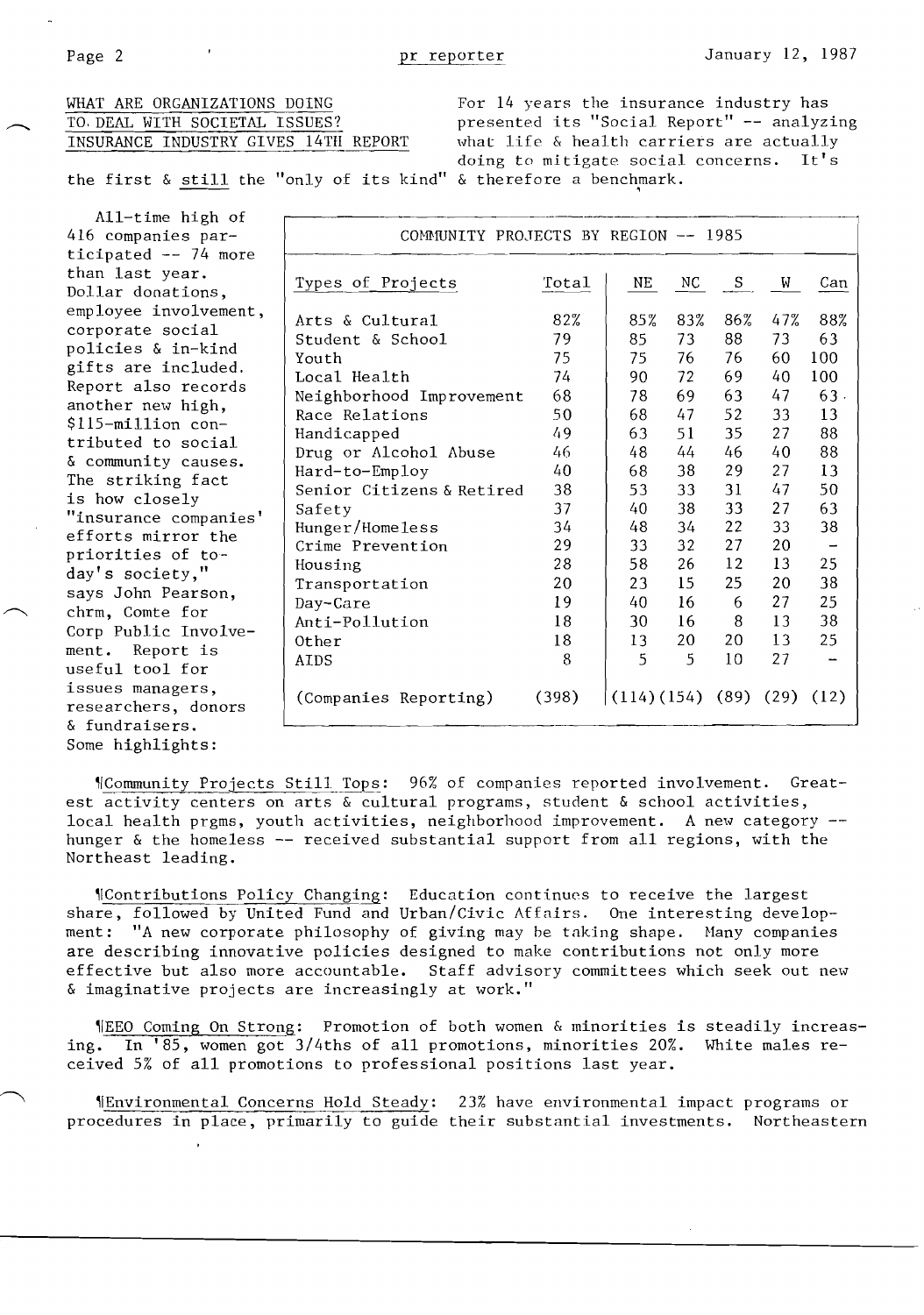& Canadian companies are more likely to report energy conservation policies & procedures.

'!Voluntarism Continues To Rise: 56% have policies encouraging employees to volunteer. Almost 400,000 hours of employee time on either loaned or released-time basis were provided to community programs or groups.

'[Social Investments Pattern Changes: Sharp increase in funding conuni tments to hospitals, decline in multi-family housing reversed long trend.

'lHealth & Hellness Endemic: 96% have health & wellness programs for employees and/or public. Over half have non-smoking policies for their offices. By year end, task force on AIDS had given grants for research, public info & education.

## PEOPLE ARE LIKELY TO DONATE MORE TO CAUSES It is more effective in general than<br>WHEN ASKED FOR LESS, RESEARCH REVEALS; asking for large amounts, say psy-WHEN ASKED FOR LESS, RESEARCH REVEALS; CAN BRING IN 20% MORE

chologist James Weyant & researcher Stephen Smith. They compared three

styles of soliciting -- 1) standard, 2) standard plus the words "even a penny will help," 3) standard plus "a generous contribution would really help" -- in a fundraising campaign that included 300 door-to-door requests and 6,000 mailers.

In the mail campaign, 2nd style worked best. Those who were asked for small amounts were a) more likely to give, and b) they gave no less than the average

contribution. 3rd style seemed to discourage givers, didn't increase<br>the amount from those who gave.

on doors of higher income homes,<br>
weakening effect. Still, they affirm<br>
its use in both mail & face-to-face<br>
encounters. "If regularly used to<br>
solicit donations, a charity should<br>
and amount of their giving history." solicit donations, a charity should<br>expect a 20% increase in the total amount of money obtained ... the im-

"It works," says one NPO. Eastern<br>Paralyzed Veterans Ass'n (Wilton, NH) The "even a penny will help" re-<br>quest didn't work as well door-to-<br>door. Reason, say researchers, is<br>because volunteers happened to knock<br> $\begin{array}{c|c|c|c|c|c|c} \text{Paralyzed Veterans Ass'n (Wilton, NH)} \end{array}$ <br>has used the strategy "over the years, large amounts," a spokesperson told<br>prr. Amounts EPVA suggests on its<br>mailer are \$5, \$3, \$2, \$1.50. But

plications for a nationwide campaign are dramatic.

| NAME CHANGES MARCH ON, FOR MANY REASONS;                 | 1986 name changes registered highest |
|----------------------------------------------------------|--------------------------------------|
| SOME SOUND VERY ODD BUT APPARENTLY WORK                  | ever at $1,382 - 33\%$ increase over |
|                                                          | previous year's $1,041$ . Dominant   |
| reason was mergers or acquisitions -- 781 cases, or 57%. |                                      |

In the Burroughs - Sperry merger which became Unisys, mgmt selected a name to show the relationship was a partnership rather than a takeover. "New names can instantly focus attention on a promising future rather than the past," says Joel Portugal whose firm, Anspach Grossman Portugal (NYC), initiated the study.

*<sup>250</sup>*changes were for strategic/communicative reasons -- to correct false impressions, signal a change in strategy, reduce limitations to future growth, strengthen